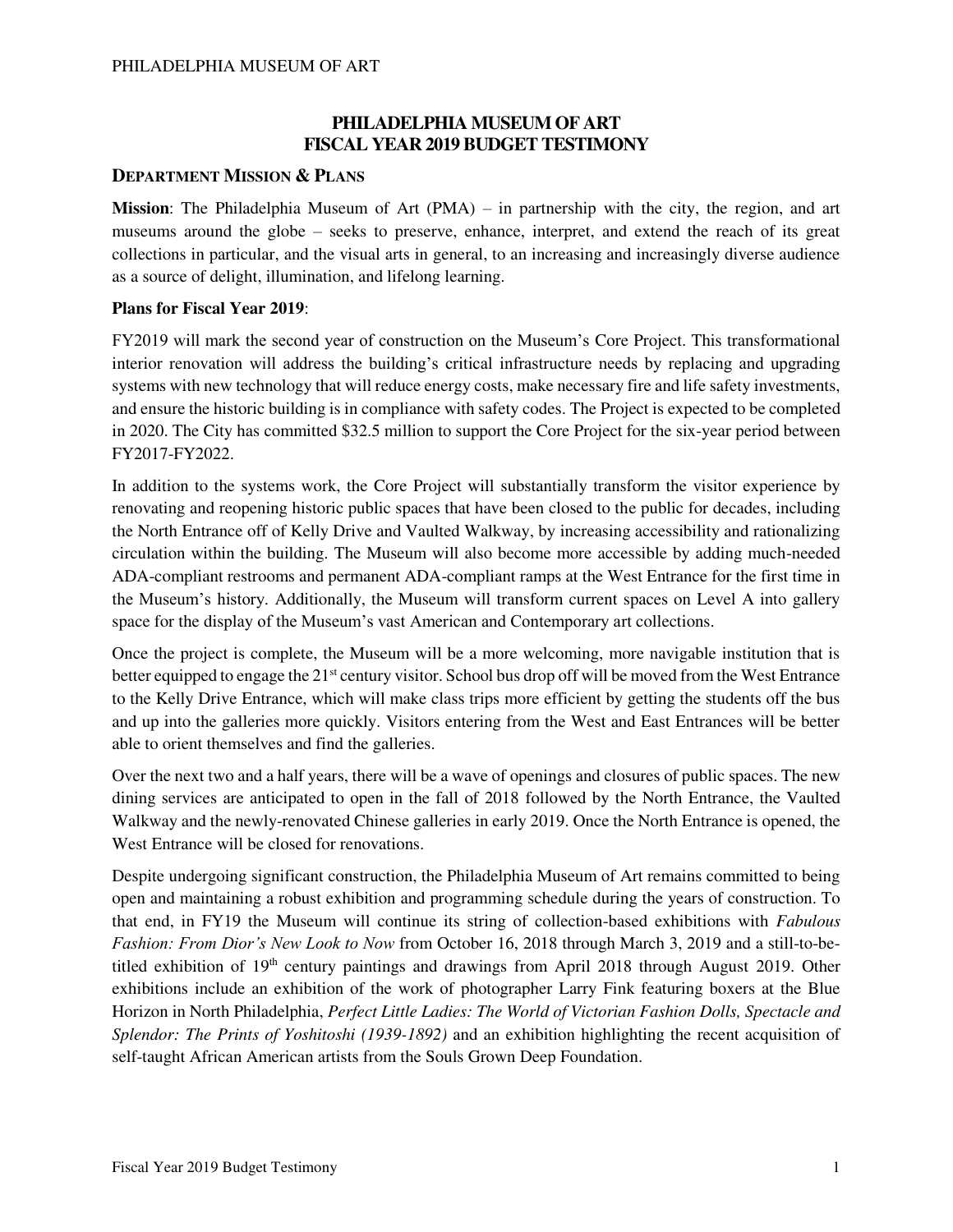The Museum is also maintaining a strong educational programming schedule in FY2019. Although the Museum had to reduce the overall number of school groups we can accommodate due to construction, the Museum has prioritized welcoming Philadelphia district-operated and charter schools as a demonstration of our decades-long partnership with the City of Philadelphia and School District of Philadelphia. This commitment is further exemplified by taking full ownership of the Art Speaks program, which helps fourth grade students in Philadelphia public schools practice literacy skills while exploring art. This program was previously a partnership among three museums and is now for the first time, solely run by the Museum.

Additionally, the Museum will expand its new Sherlock program in FY19. Sherlock was originally piloted in FY18. Sherlock is a multi-visit program that is being created in partnership with School District of Philadelphia teachers. Sherlock is modeled after the successful partnership with Penn Medical students, which has garnered significant praise and media attention. The program aims to encourage students to develop key habits of mind, including critical and creative thinking, as well as skills of communication and collaboration through close investigation and discussion of artwork at the Museum and in their classrooms. All participating classes have free admission and free bus transportation. In FY19 the program will expand from 10 classrooms to 12.

Finally, FY19 will also be the first year of the Museum's participation in the Andrew Mellon Foundation's Undergraduate Curatorial Fellowship Program. This prestigious national program seeks to make a critical impact on art museums by expanding the diversity of the curatorial field through specialized and intensive training for students from nontraditional backgrounds. The program includes a Summer Academy for 15 Fellows, two of whom will be selected for a two-year fellowship at the Museum, which will align their college coursework with hands-on learning opportunities at the Museum. The two fellows will receive compensation during the two-year program.

The Museum was invited to participate in early FY18 and spent the past year reaching out to local colleges and universities, specifically those that that are designated as Historically Black Colleges and Universities, to raise awareness of the program and to recruit candidates. The Summer Academy will start in June 2018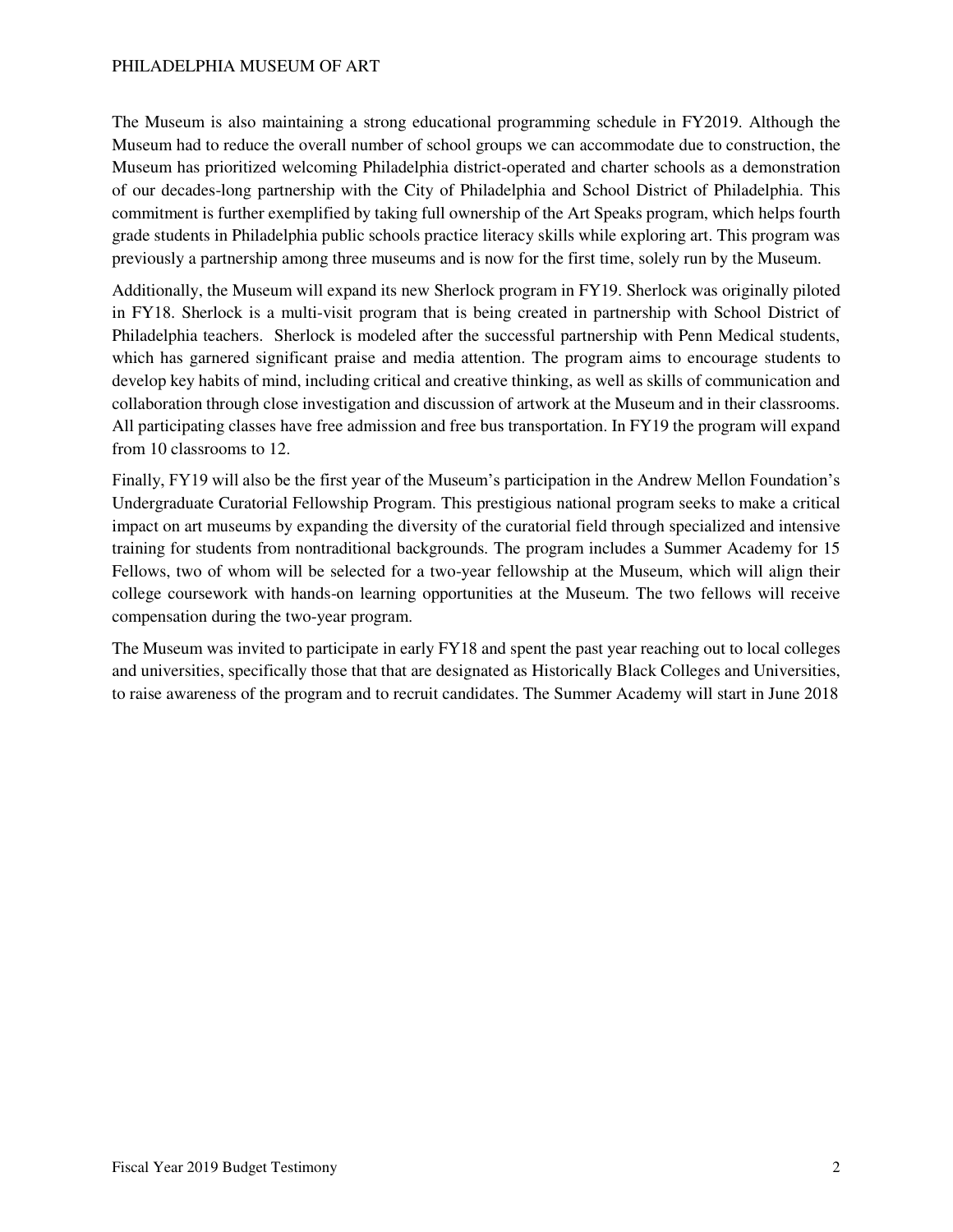| <b>Staff Demographics Summary (as of December 31, 2017)</b> |           |          |           |                             |  |  |  |  |  |
|-------------------------------------------------------------|-----------|----------|-----------|-----------------------------|--|--|--|--|--|
|                                                             | Total     | Minority | White     | Female                      |  |  |  |  |  |
| Number of Full-Time Staff                                   | 385       | 67       | 318       | 263                         |  |  |  |  |  |
| Number of Exempt Staff                                      | 228       | 32       | 196       | 171                         |  |  |  |  |  |
| Number of Executive Staff (deputy)<br>level and above)      | 6         | 0        | 6         | $\mathcal{D}_{\mathcal{L}}$ |  |  |  |  |  |
| Average Salary, Full-Time Staff                             | \$51,819  | \$47,756 | \$59,940  | \$55,567                    |  |  |  |  |  |
| Average Salary, Exempt Staff                                | \$72,884  | \$60,986 | \$74,826  | \$67,495                    |  |  |  |  |  |
| Average Salary, Executive Staff                             | \$351,443 | N/A      | \$351,443 | \$292,162                   |  |  |  |  |  |
| Median Salary, Full-Time Staff                              | \$48,457  | \$40,919 | \$50,000  | \$48,659                    |  |  |  |  |  |
| Median Salary, Exempt Staff                                 | \$60,502  | \$52,530 | \$63,061  | \$56,100                    |  |  |  |  |  |
| Median Salary, Executive Staff                              | \$295,385 | N/A      | \$295,385 | \$292,162                   |  |  |  |  |  |

| <b>Employment Levels (as of December 31, 2017)</b>         |                 |          |  |  |  |  |  |
|------------------------------------------------------------|-----------------|----------|--|--|--|--|--|
|                                                            | <b>Budgeted</b> | Filled   |  |  |  |  |  |
| Number of Full-Time Positions                              | 385             | 385      |  |  |  |  |  |
| Number of Part-Time Positions                              | 147             | 147      |  |  |  |  |  |
| Number of Exempt Positions                                 | 228             | 228      |  |  |  |  |  |
| Number of Executive Positions (deputy level)<br>and above) |                 | 6        |  |  |  |  |  |
| Average Salary of All Full-Time Positions                  | \$51,819        | \$51,819 |  |  |  |  |  |
| Median Salary of All Full-Time Positions                   | \$48,457        | \$48,457 |  |  |  |  |  |

| <b>General Fund Financial Summary by Class</b> |                |                    |                |                       |                |                  |  |  |  |
|------------------------------------------------|----------------|--------------------|----------------|-----------------------|----------------|------------------|--|--|--|
|                                                | FY17 Original  | FY17 Actual        | FY18 Original  | <b>FY18</b> Estimated | FY19 Proposed  | Difference:      |  |  |  |
|                                                | Appropriations | <b>Obligations</b> | Appropriations | Obligations           | Appropriations | <b>FY19-FY18</b> |  |  |  |
| Class 500 - Contributions                      | \$2,550,000    | \$2,550,000        | \$2,550,000    | \$2,550,000           | \$2,550,000    | \$0              |  |  |  |
|                                                | \$2,550,000    | \$2,550,000        | \$2,550,000    | \$2,550,000           | \$2,550,000    | \$0              |  |  |  |

| <b>Contracts Summary (Professional Services only)</b> |             |             |             |             |             |                              |  |  |  |
|-------------------------------------------------------|-------------|-------------|-------------|-------------|-------------|------------------------------|--|--|--|
|                                                       | <b>FY13</b> | <b>FY14</b> | <b>FY15</b> | <b>FY16</b> | <b>FY17</b> | <b>FY18 YTD</b><br>(01 & 02) |  |  |  |
| Total amount of contracts                             | \$4,667,111 | \$4,034,148 | \$4,054,936 | \$4,622,283 | \$4,474,210 | \$2,271,411                  |  |  |  |
| Total amount to M/W/DSBE                              | \$786,510   | \$675,444   | \$686,358   | \$688.728   | \$715,874   | \$227,960                    |  |  |  |
| <b>Participation Rate</b>                             | $17\%$      | 17%         | 17%         | 15%         | $16\%$      | $10\%$                       |  |  |  |

| <b>Total M/W/DSBE Contract Participation Goal (Public Works; Services,</b><br>Supplies & Equipment; and Professional Services combined) |     |     |     |  |  |  |  |  |  |  |
|-----------------------------------------------------------------------------------------------------------------------------------------|-----|-----|-----|--|--|--|--|--|--|--|
| <b>FY18</b><br><b>FY19</b><br><b>FY17</b>                                                                                               |     |     |     |  |  |  |  |  |  |  |
| M/W/DSBE Contract Participation Goal                                                                                                    | 20% | 20% | 20% |  |  |  |  |  |  |  |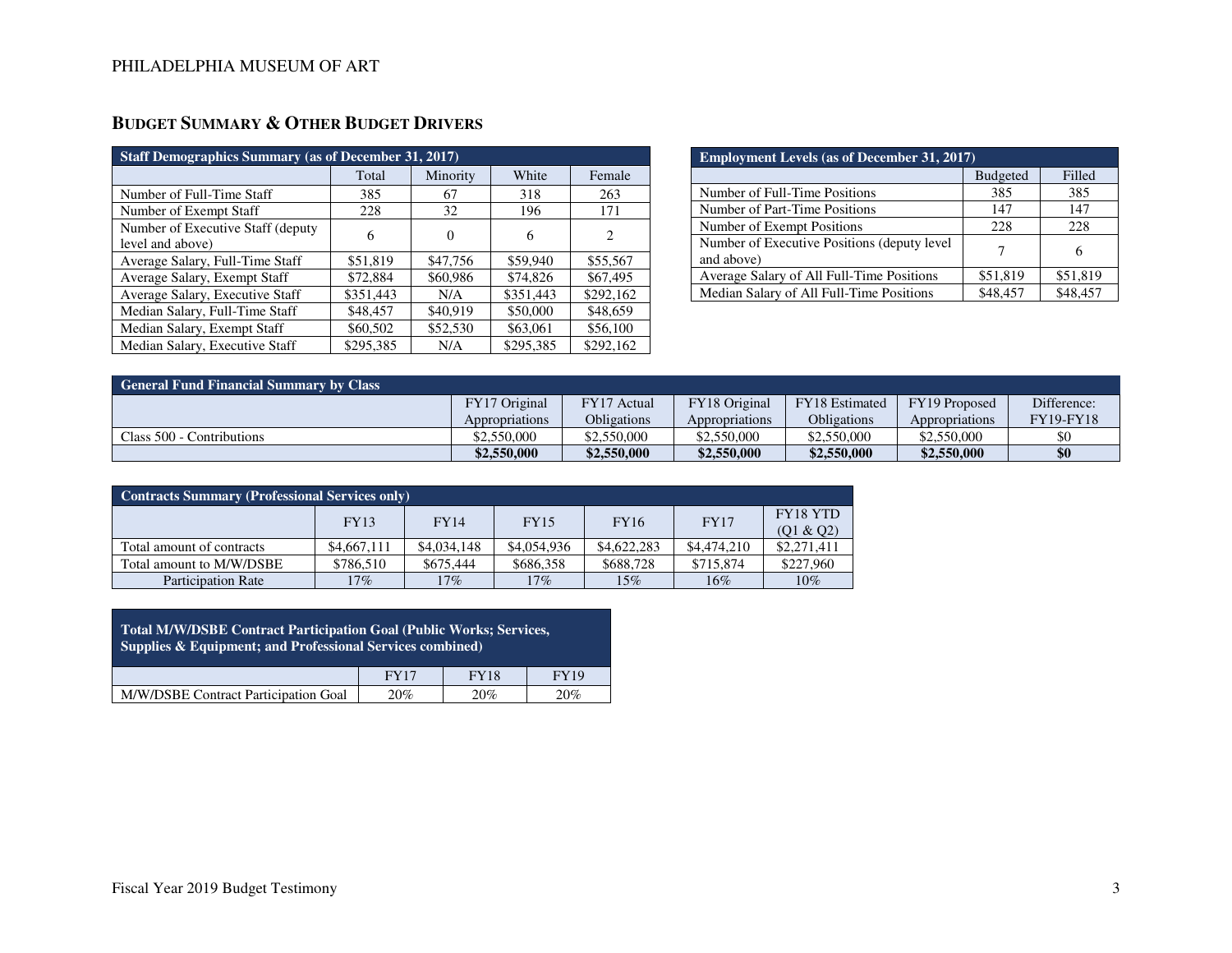## **PROPOSED BUDGET OVERVIEW**

#### **Proposed Funding Request**:

The proposed Fiscal Year 2019 General Fund budget totals \$2,550,000, level funding with Fiscal Year 2018 estimated obligation levels.

The proposed budget includes:

• \$2,550,000 in Class 500, level funding with FY18.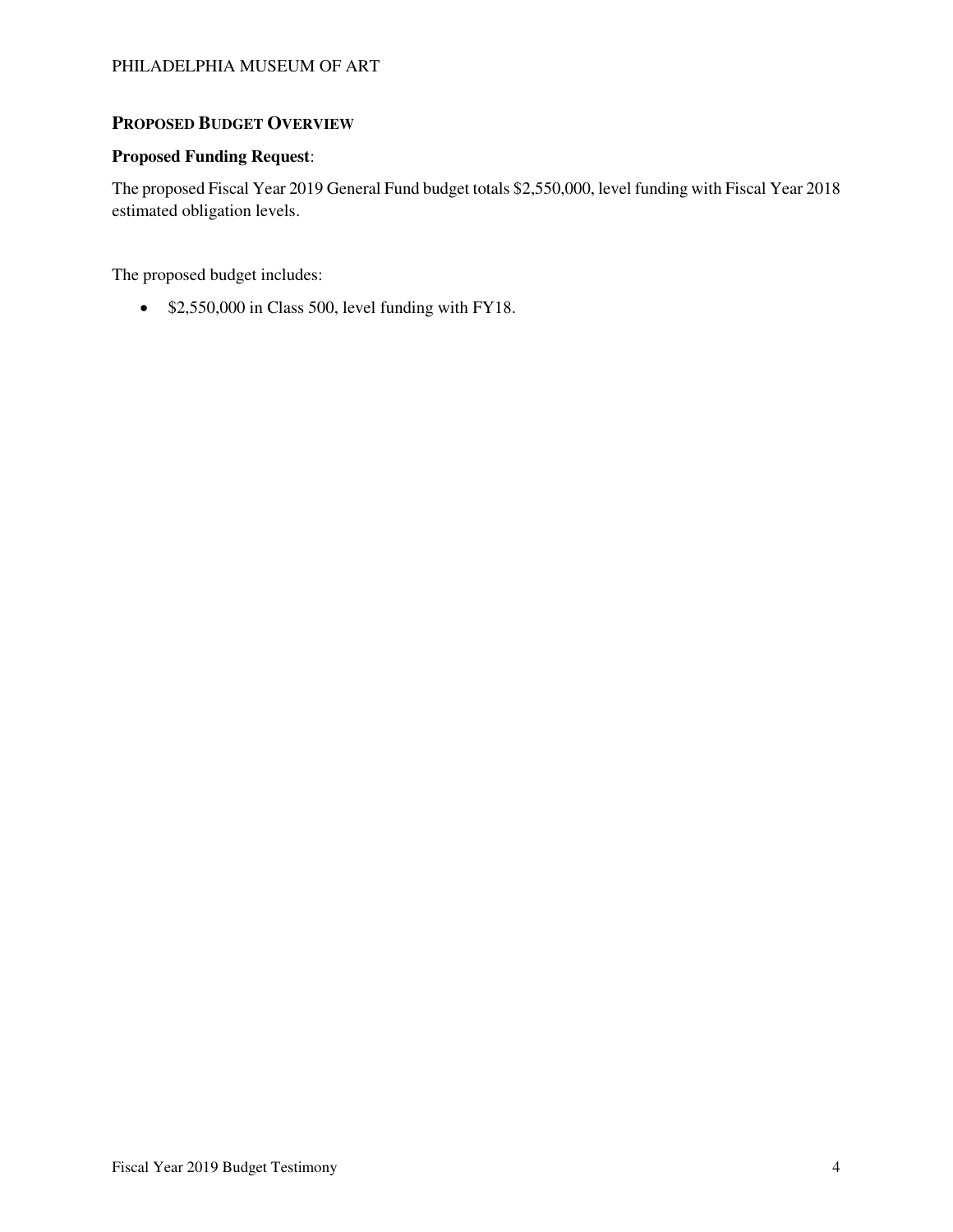# **STAFFING LEVELS**

N/A – The Art Museum does not have any City-funded positions.

# **NEW HIRES**

| New Hires (from 7/1/2017 to December 2017) |                              |  |  |  |  |  |
|--------------------------------------------|------------------------------|--|--|--|--|--|
|                                            | Total Number of<br>New Hires |  |  |  |  |  |
| <b>Black or African American</b>           |                              |  |  |  |  |  |
| Asian                                      |                              |  |  |  |  |  |
| Hispanic or Latino                         |                              |  |  |  |  |  |
| White                                      | 17                           |  |  |  |  |  |
| Other                                      |                              |  |  |  |  |  |
| Total                                      | フフ                           |  |  |  |  |  |

Between 1/1/18 and 4/6/18, the Philadelphia Museum of Art hired nine full-time employees. Of these new hires, two identify as Black or African American, one identifies as Hispanic or Latino, and the remaining six identify as White.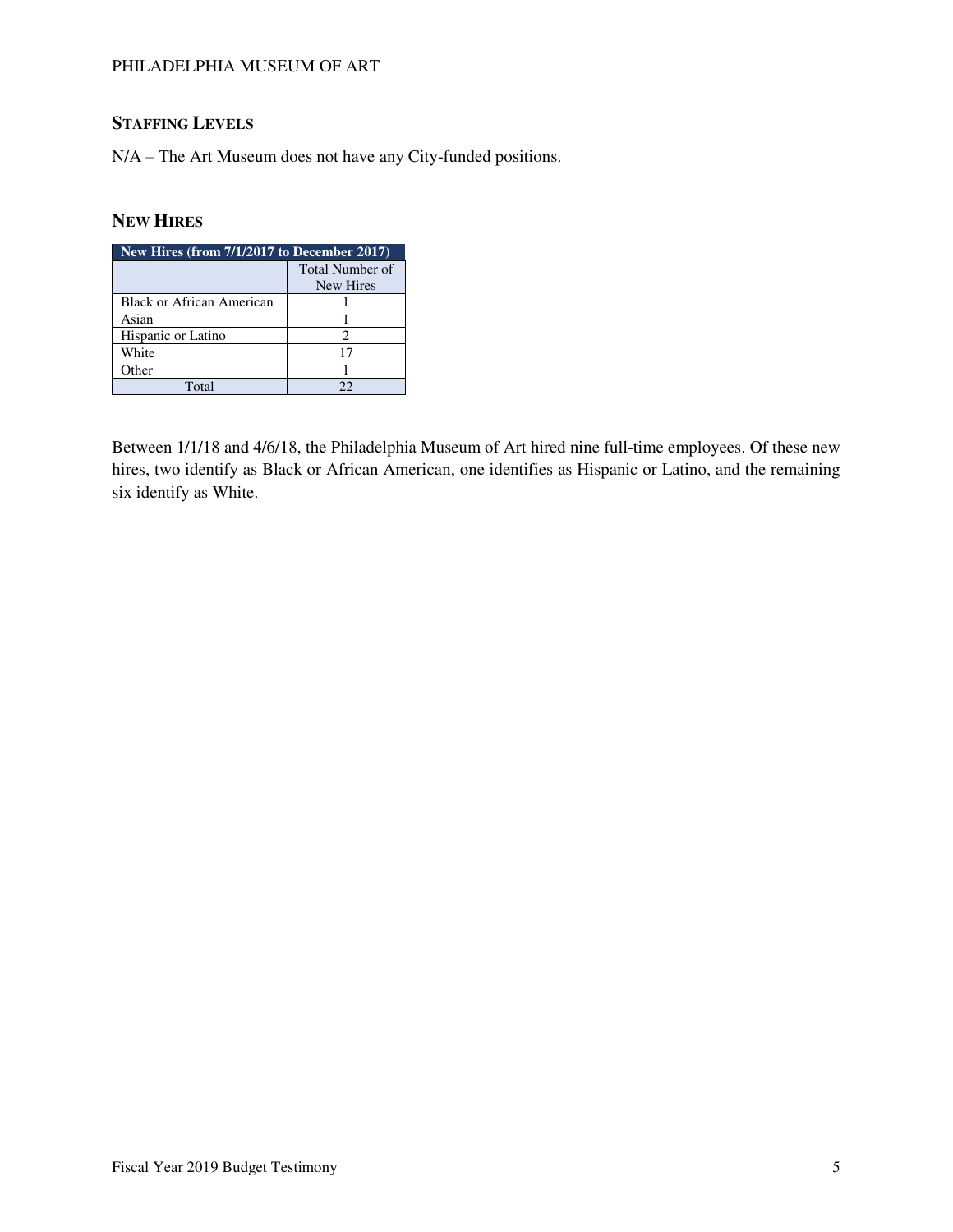### **PERFORMANCE, CHALLENGES, AND INITIATIVES**

| <b>FY19 Performance Measures</b>                   |             |             |             |             |  |  |  |  |  |  |
|----------------------------------------------------|-------------|-------------|-------------|-------------|--|--|--|--|--|--|
|                                                    |             | FY18 YTD    |             |             |  |  |  |  |  |  |
| Measure                                            | FY17 Actual | $(Q1 + Q2)$ | FY18 Target | FY19 Target |  |  |  |  |  |  |
| Number of student visits in school                 | 58,554      | 12,549      | 55,000      | 41,000      |  |  |  |  |  |  |
| programs <sup>1</sup>                              |             |             |             |             |  |  |  |  |  |  |
| Number of student visits from Philadelphia         | 28,456      | 3,814       | 20,400      | 20,000      |  |  |  |  |  |  |
| District-Operated and Charter Schools <sup>2</sup> |             |             |             |             |  |  |  |  |  |  |
| Number of visits by students participating         | 3,392       | 2,696       | 3,900       | 3,300       |  |  |  |  |  |  |
| in the Museum's out-of-school programs             |             |             |             |             |  |  |  |  |  |  |
| Attendance <sup>3</sup>                            | 793,006     | 383,026     | 625,132     | 631,913     |  |  |  |  |  |  |

<sup>*1</sup>PMA anticipates being able to bring up its numbers in FY18 as they learn how to work around construction. However, in FY19 (beginning in*</sup> *January 2019) they will begin bringing students into the museum through the new C level entrance and they anticipate needing to pull back on classes to figure out how to have buses load and unload students at the new entrance and how to bring in students in the new spaces. <sup>2</sup>Although PMA anticipates lower overall student attendance during the years of construction, PMA has prioritized maintaining broad access of the Museum and its resources to School District of Philadelphia students, as a demonstration of the Museum's strong commitment to and* 

*partnership with the School District of Philadelphia and City of Philadelphia.* 

*3 Attendance expected to be lower in FY18 due to Core Project construction activities.*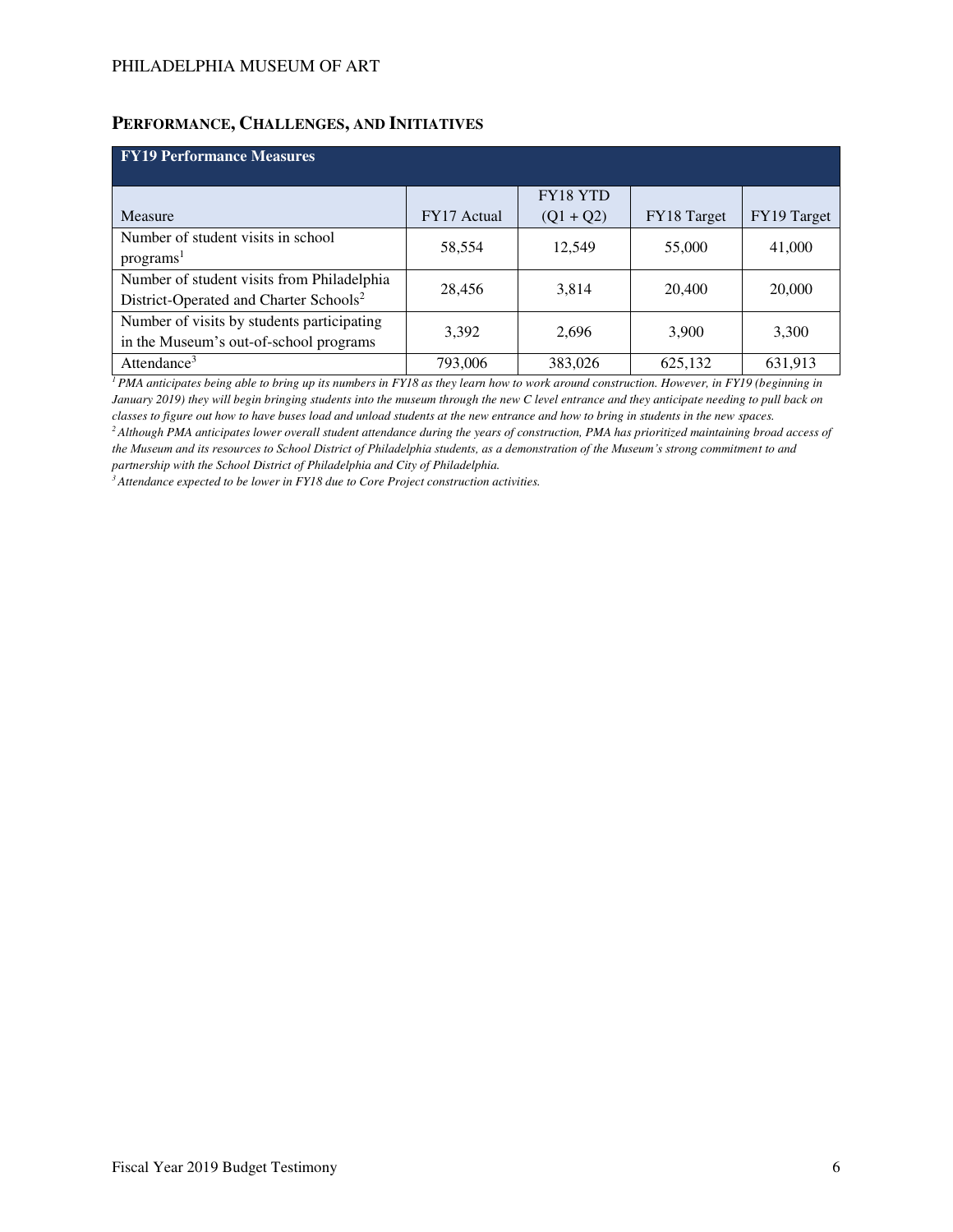### **OTHER BUDGETARY IMPACTS**

### **Federal and State (Where Applicable)**

In addition to City funding for both operating and capital support, the Museum receives operating support from the Commonwealth of Pennsylvania through the Pennsylvania Council on the Arts (PCA), and the federal government through the National Endowment for the Arts (NEA), the National Endowment for the Humanities (NEH) and the Institute of Library and Museum Services (IMLS).

In FY18, the Museum received \$164,017 in unrestricted operating support from the PCA. Unfortunately, this is a reduction from recent years, which averaged \$180,000-\$200,000. This represents changes to the distribution of awards, including raising the minimum grant from \$2,000 to \$3,000. Despite the decrease in operating support, the Museum was awarded a \$3 million Multimodal Transportation Fund grant from PennDOT to fund the exterior and roadway work associated with opening the North Entrance, as part of the Core Project.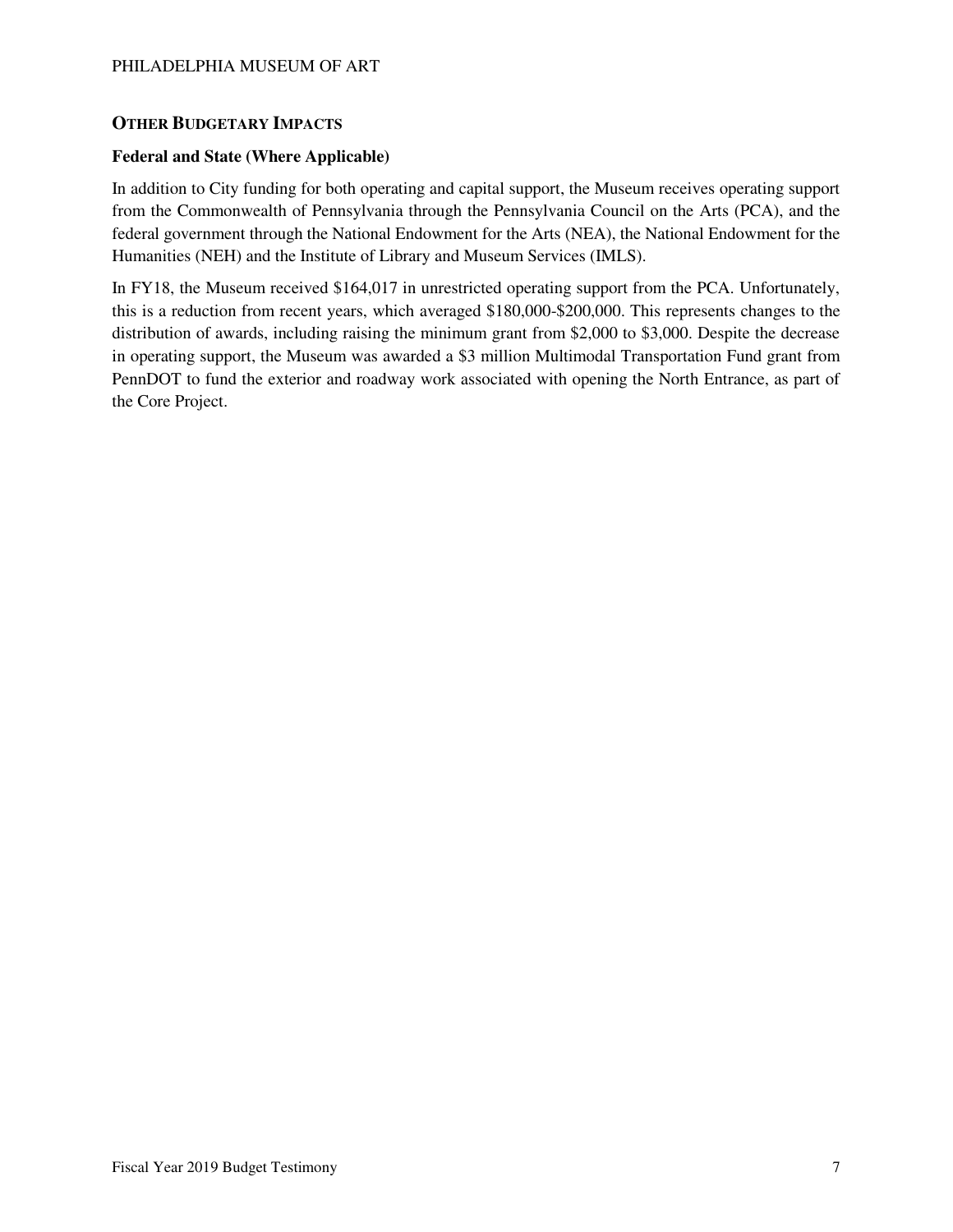# **CONTRACTING EXPERIENCE**

| <b>M/W/DSBE Participation on Large Professional Services Contracts</b> |           |             |                  |              |                           |                    |               |               |                   |                                                                                                        |                           |
|------------------------------------------------------------------------|-----------|-------------|------------------|--------------|---------------------------|--------------------|---------------|---------------|-------------------|--------------------------------------------------------------------------------------------------------|---------------------------|
| Top Largest Contracts, FY18                                            |           |             |                  |              |                           |                    |               |               |                   |                                                                                                        |                           |
|                                                                        |           | Dollar      |                  | Contract     |                           | $%$ of<br>M/W/DSBE | \$ Value of   | Total $%$     | Total \$<br>Value | Local<br><b>Business</b><br>(principal<br>place of<br>business<br>located<br>within<br>City<br>limits) | Waiver for<br>Living Wage |
| Vendor                                                                 | Service   | Amount of   | <b>RFP</b> Issue | <b>Start</b> |                           | Participation      | M/W/DSBE      | Participation | Participation     | [yes/                                                                                                  | Compliance?               |
| Name                                                                   | Provided  | Contract    | Date             | Date         | Ranges in RFP             | Achieved           | Participation | - All DSBEs   | - All DSBEs       | no <sub>l</sub>                                                                                        | [ves/no]                  |
|                                                                        | Uniformed |             |                  |              | <b>MBE: Best Efforts</b>  | 6%                 | \$283,483     |               |                   |                                                                                                        |                           |
| Allied                                                                 | Security  |             |                  |              | <b>WBE: Best Efforts</b>  | $9\%$              | \$425,225     |               |                   |                                                                                                        |                           |
| Universal                                                              | Officers  | \$4,543,000 | 9/14/2016        | 5/1/2017     | <b>DSBE: Best Efforts</b> | $0\%$              | \$0           | 16%           | \$708,708         | No                                                                                                     | N <sub>0</sub>            |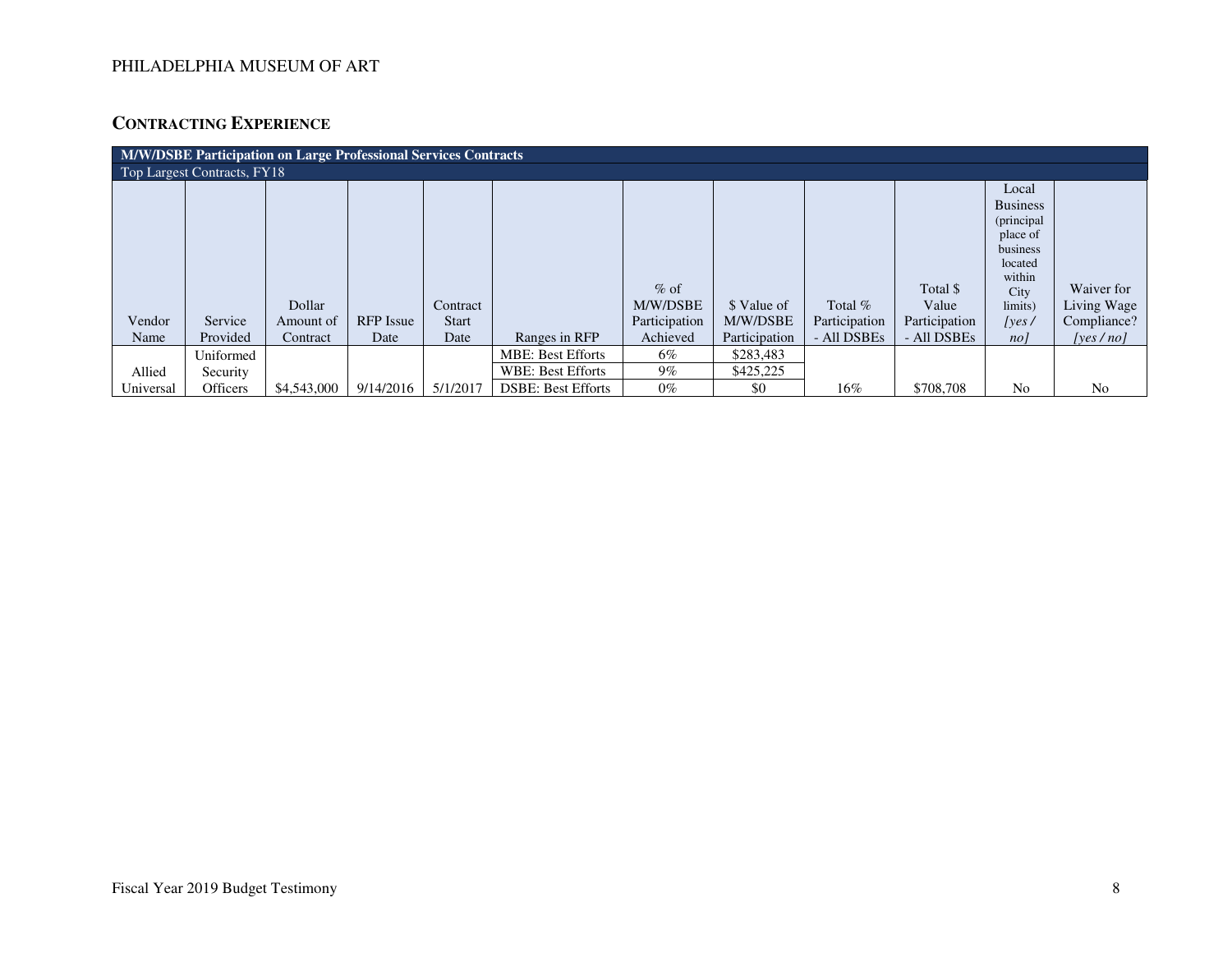# **EMPLOYEE DATA**

| <b>Staff Demographics (as of December 2017)</b> |                        |                |                      |                        |                  |  |  |  |
|-------------------------------------------------|------------------------|----------------|----------------------|------------------------|------------------|--|--|--|
|                                                 | <b>Full-Time Staff</b> |                |                      | <b>Executive Staff</b> |                  |  |  |  |
|                                                 | Male                   | Female         |                      | Male                   | Female           |  |  |  |
|                                                 | African-               | African-       |                      | African-               | African-         |  |  |  |
|                                                 | American               | American       |                      | American               | American         |  |  |  |
| Total                                           | 12                     | 12             | Total                | $\theta$               | $\mathbf{0}$     |  |  |  |
| % of Total                                      | 3%                     | 3%             | % of Total           | $0\%$                  | $0\%$            |  |  |  |
| Average Salary                                  | \$40,994               | \$41,737       | Average Salary       | N/A                    | N/A              |  |  |  |
| <b>Median Salary</b>                            | \$38,516               | \$35,276       | Median Salary        | N/A                    | N/A              |  |  |  |
|                                                 | White                  | White          |                      | White                  | White            |  |  |  |
| Total                                           | 98                     | 220            | Total                | $\overline{4}$         | $\overline{c}$   |  |  |  |
| % of Total                                      | 52%                    | 57%            | % of Total           | 67%                    | 33%              |  |  |  |
| Average Salary                                  | \$66,204               | \$57,239       | Average Salary       | \$381,084              | \$292,162        |  |  |  |
| Median Salary                                   | \$51,988               | \$49,440       | Median Salary        | \$295,385              | \$292,162        |  |  |  |
|                                                 | Hispanic               | Hispanic       |                      | Hispanic               | Hispanic         |  |  |  |
| Total                                           | 8                      | $\overline{4}$ | Total                | $\theta$               | $\theta$         |  |  |  |
| % of Total                                      | $2\%$                  | $1\%$          | % of Total           | $0\%$                  | $0\%$            |  |  |  |
| Average Salary                                  | \$64,908               | \$43,316       | Average Salary       | N/A                    | N/A              |  |  |  |
| <b>Median Salary</b>                            | \$36,635               | \$42,920       | <b>Median Salary</b> | N/A                    | $\rm N/A$        |  |  |  |
|                                                 | Asian                  | Asian          | Asian                |                        | Asian            |  |  |  |
| Total                                           | 4                      | 16             | Total                | $\mathbf{0}$           | $\boldsymbol{0}$ |  |  |  |
| % of Total                                      | 1%                     | 4%             | % of Total           | $0\%$                  | $0\%$            |  |  |  |
| Average Salary                                  | \$41,271               | \$50,574       | Average Salary       | N/A                    | N/A              |  |  |  |
| <b>Median Salary</b>                            | \$41,118               | \$51,010       | Median Salary        | N/A                    | N/A              |  |  |  |
|                                                 | Other                  | Other          | Other<br>Other       |                        |                  |  |  |  |
| Total                                           | $\Omega$               | 11             | Total                | $\theta$               | $\theta$         |  |  |  |
| % of Total                                      | $0\%$                  | 3%             | % of Total           | $0\%$                  | $0\%$            |  |  |  |
| Average Salary                                  | N/A                    | \$49,098       | Average Salary       | N/A                    | N/A              |  |  |  |
| <b>Median Salary</b>                            | N/A                    | \$48,450       | Median Salary        | N/A                    | N/A              |  |  |  |
|                                                 | Bilingual              | Bilingual      |                      | Bilingual              | Bilingual        |  |  |  |
| Total                                           | $\overline{0}$         | $\mathbf{0}$   | Total                | $\theta$               | $\theta$         |  |  |  |
| % of Total                                      | $0\%$                  | $0\%$          | % of Total           | $0\%$                  | $0\%$            |  |  |  |
| Average Salary                                  | N/A                    | N/A            | Average Salary       | N/A                    | N/A              |  |  |  |
| <b>Median Salary</b>                            | N/A                    | N/A            | <b>Median Salary</b> | N/A                    | $\rm N/A$        |  |  |  |
|                                                 | Male                   | Female         | Male                 |                        | Female           |  |  |  |
| Total                                           | 122                    | 263            | Total                | $\overline{4}$         | 2                |  |  |  |
| % of Total                                      | 32%                    | $68\%$         | % of Total           | 67%                    | 33%              |  |  |  |
| Average Salary                                  | \$62,822               | \$55,567       | Average Salary       | \$381,084              | \$292,162        |  |  |  |
| Median Salary                                   | \$48,438               | \$48,659       | Median Salary        | \$295,385              | \$292,162        |  |  |  |